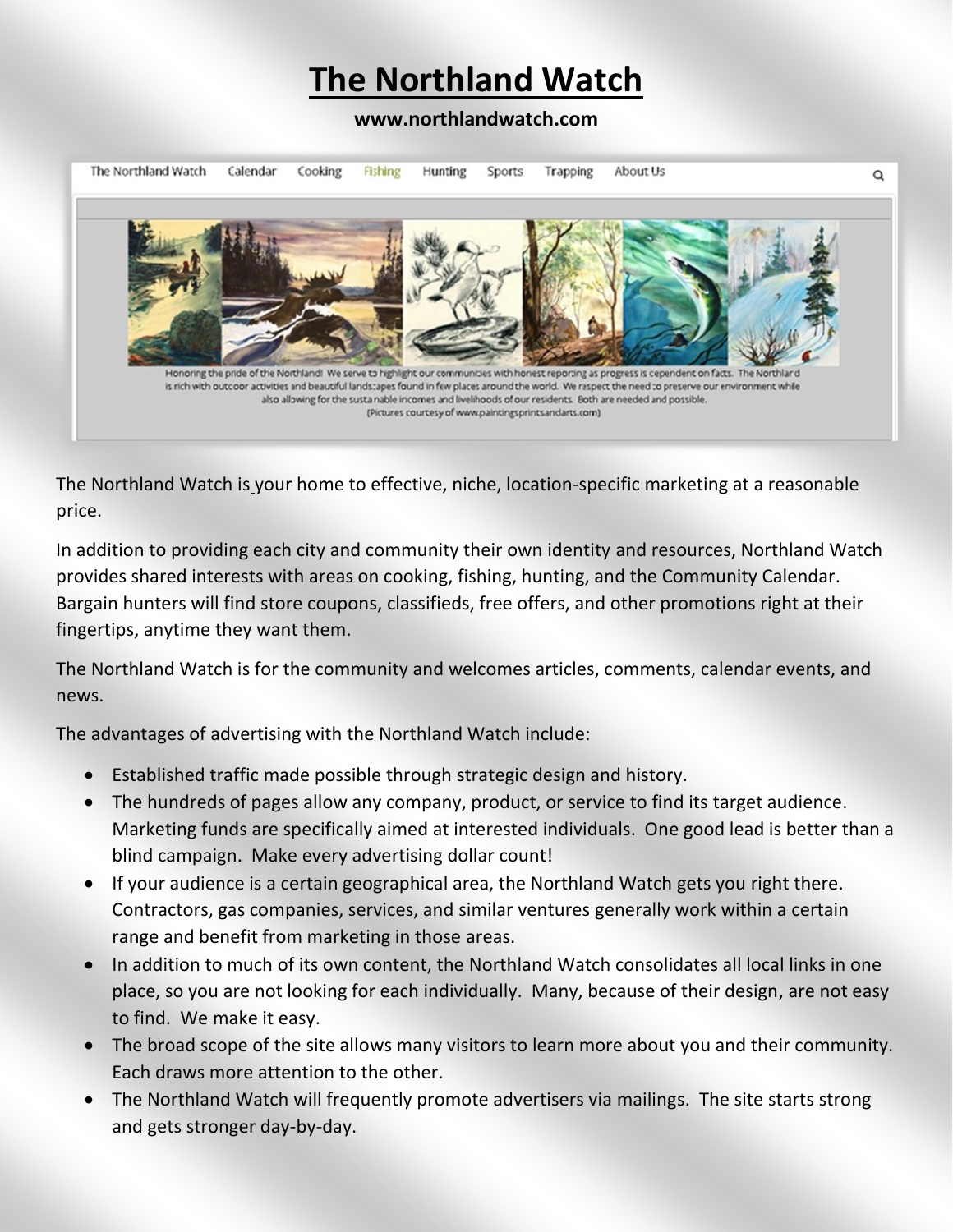Northland Watch is the summation of 12 years of community website research, finding the structure and layout that would best serve your communities and businesses. We will continue to grow and reach further, and we believe you will find your time and money spent here is well worth it.

#### Sincerely,

#### The Northland Watch Team

#### Below is what the typical home page for each city/community looks like…

| Auto, Contractors, and Services<br>Latest Cloquet News<br>Carlton County Abstract Company<br>Super One Weekly Ads - Find your savings!   In -<br>Carlton County Historical Society<br><b>Store Coupon</b><br>City Council - Agendas/Minutes<br>City of Cloquet<br>April 17, 2018: City of Cloquet to Discuss Friends<br>City of Scanlon<br>of Animals Breach of Agreement<br>Cloquet Area Fire District<br>Cloquet Chamber of Commerce<br>Cloquet Public Library<br>Cloquet Public Schools<br>Fond Du Lac Tribal & Community College<br>The property has been valued at \$1,950.000. The<br>building would be the new location for the<br>Cloquet Police Department and likely the City<br>Hall.<br>Lodging - motels/lodging/other<br>Americinn Lodge & Suites<br>their plans are if the City of Cloquet purchases<br>Black Bear Casino Resort<br>their existing building on 14th Street. Lara<br>Wilkinson, MCCU, replied that "Some time ago,<br>KOA Campground<br>we purchased property out on the west side of<br>Super 8 Cloquet<br>Hwy 33, north of the Maurices/Dollar Tree<br>development, to be used for future growth. If the<br>of a new location on the aforementioned<br>Cloquet & Scanlon Bars/Offsale<br>member service. We would continue to operate<br>out of our current facility until construction is<br>Carmen's Bar & Restaurant | <b>Cloquet Food Links</b>                               | ▶ Cloquet MN                                         | Cloquet Government Links |
|--------------------------------------------------------------------------------------------------------------------------------------------------------------------------------------------------------------------------------------------------------------------------------------------------------------------------------------------------------------------------------------------------------------------------------------------------------------------------------------------------------------------------------------------------------------------------------------------------------------------------------------------------------------------------------------------------------------------------------------------------------------------------------------------------------------------------------------------------------------------------------------------------------------------------------------------------------------------------------------------------------------------------------------------------------------------------------------------------------------------------------------------------------------------------------------------------------------------------------------------------------------------------------------------------------------------------------------------------------|---------------------------------------------------------|------------------------------------------------------|--------------------------|
|                                                                                                                                                                                                                                                                                                                                                                                                                                                                                                                                                                                                                                                                                                                                                                                                                                                                                                                                                                                                                                                                                                                                                                                                                                                                                                                                                        | ALDI - future store                                     |                                                      |                          |
|                                                                                                                                                                                                                                                                                                                                                                                                                                                                                                                                                                                                                                                                                                                                                                                                                                                                                                                                                                                                                                                                                                                                                                                                                                                                                                                                                        | <b>B&amp;B Market</b>                                   |                                                      |                          |
|                                                                                                                                                                                                                                                                                                                                                                                                                                                                                                                                                                                                                                                                                                                                                                                                                                                                                                                                                                                                                                                                                                                                                                                                                                                                                                                                                        | Bearaboo Coffee Escape                                  |                                                      |                          |
|                                                                                                                                                                                                                                                                                                                                                                                                                                                                                                                                                                                                                                                                                                                                                                                                                                                                                                                                                                                                                                                                                                                                                                                                                                                                                                                                                        | Carmen's Bar & Restaurant                               |                                                      |                          |
|                                                                                                                                                                                                                                                                                                                                                                                                                                                                                                                                                                                                                                                                                                                                                                                                                                                                                                                                                                                                                                                                                                                                                                                                                                                                                                                                                        | Casino Pizza & Sub Shop                                 |                                                      |                          |
|                                                                                                                                                                                                                                                                                                                                                                                                                                                                                                                                                                                                                                                                                                                                                                                                                                                                                                                                                                                                                                                                                                                                                                                                                                                                                                                                                        | Erbert & Gerberts                                       |                                                      |                          |
|                                                                                                                                                                                                                                                                                                                                                                                                                                                                                                                                                                                                                                                                                                                                                                                                                                                                                                                                                                                                                                                                                                                                                                                                                                                                                                                                                        | Gordy's Hi Hat                                          |                                                      |                          |
|                                                                                                                                                                                                                                                                                                                                                                                                                                                                                                                                                                                                                                                                                                                                                                                                                                                                                                                                                                                                                                                                                                                                                                                                                                                                                                                                                        | Gordy's Warming House<br>Jim an Jo's Northland Katering | April 17, 2018: The Cloquet City Council meets to    |                          |
|                                                                                                                                                                                                                                                                                                                                                                                                                                                                                                                                                                                                                                                                                                                                                                                                                                                                                                                                                                                                                                                                                                                                                                                                                                                                                                                                                        | McDonald's                                              | discuss a purchase agreement for the Members         |                          |
|                                                                                                                                                                                                                                                                                                                                                                                                                                                                                                                                                                                                                                                                                                                                                                                                                                                                                                                                                                                                                                                                                                                                                                                                                                                                                                                                                        | Papa Murphy's Pizza                                     | Cooperative Credit Union at its May 1st meeting.     |                          |
|                                                                                                                                                                                                                                                                                                                                                                                                                                                                                                                                                                                                                                                                                                                                                                                                                                                                                                                                                                                                                                                                                                                                                                                                                                                                                                                                                        | Pedros Grill & Cantina                                  |                                                      |                          |
|                                                                                                                                                                                                                                                                                                                                                                                                                                                                                                                                                                                                                                                                                                                                                                                                                                                                                                                                                                                                                                                                                                                                                                                                                                                                                                                                                        | Perkins Restaurant                                      |                                                      |                          |
|                                                                                                                                                                                                                                                                                                                                                                                                                                                                                                                                                                                                                                                                                                                                                                                                                                                                                                                                                                                                                                                                                                                                                                                                                                                                                                                                                        | Rendezvous Sport's Bar & Grill                          |                                                      |                          |
|                                                                                                                                                                                                                                                                                                                                                                                                                                                                                                                                                                                                                                                                                                                                                                                                                                                                                                                                                                                                                                                                                                                                                                                                                                                                                                                                                        | Sammy's Pizza                                           |                                                      |                          |
|                                                                                                                                                                                                                                                                                                                                                                                                                                                                                                                                                                                                                                                                                                                                                                                                                                                                                                                                                                                                                                                                                                                                                                                                                                                                                                                                                        | Subway                                                  | April 16, 2018: The Northland Watch contacted        |                          |
|                                                                                                                                                                                                                                                                                                                                                                                                                                                                                                                                                                                                                                                                                                                                                                                                                                                                                                                                                                                                                                                                                                                                                                                                                                                                                                                                                        | Super One Foods                                         | Members Cooperative Credit Union to see what         |                          |
|                                                                                                                                                                                                                                                                                                                                                                                                                                                                                                                                                                                                                                                                                                                                                                                                                                                                                                                                                                                                                                                                                                                                                                                                                                                                                                                                                        | Taco Johns/Steak Escape                                 |                                                      |                          |
|                                                                                                                                                                                                                                                                                                                                                                                                                                                                                                                                                                                                                                                                                                                                                                                                                                                                                                                                                                                                                                                                                                                                                                                                                                                                                                                                                        | <b>Trapper Pete's Restaurant</b>                        |                                                      |                          |
|                                                                                                                                                                                                                                                                                                                                                                                                                                                                                                                                                                                                                                                                                                                                                                                                                                                                                                                                                                                                                                                                                                                                                                                                                                                                                                                                                        | Upper Lakes Food - Wholesale                            |                                                      |                          |
|                                                                                                                                                                                                                                                                                                                                                                                                                                                                                                                                                                                                                                                                                                                                                                                                                                                                                                                                                                                                                                                                                                                                                                                                                                                                                                                                                        | Walmart                                                 |                                                      |                          |
|                                                                                                                                                                                                                                                                                                                                                                                                                                                                                                                                                                                                                                                                                                                                                                                                                                                                                                                                                                                                                                                                                                                                                                                                                                                                                                                                                        | Wendy's                                                 |                                                      |                          |
|                                                                                                                                                                                                                                                                                                                                                                                                                                                                                                                                                                                                                                                                                                                                                                                                                                                                                                                                                                                                                                                                                                                                                                                                                                                                                                                                                        |                                                         | building does sell, we would begin construction      |                          |
|                                                                                                                                                                                                                                                                                                                                                                                                                                                                                                                                                                                                                                                                                                                                                                                                                                                                                                                                                                                                                                                                                                                                                                                                                                                                                                                                                        |                                                         |                                                      |                          |
|                                                                                                                                                                                                                                                                                                                                                                                                                                                                                                                                                                                                                                                                                                                                                                                                                                                                                                                                                                                                                                                                                                                                                                                                                                                                                                                                                        | Storage Units - Esko                                    | property, but there would be no interruption to      |                          |
|                                                                                                                                                                                                                                                                                                                                                                                                                                                                                                                                                                                                                                                                                                                                                                                                                                                                                                                                                                                                                                                                                                                                                                                                                                                                                                                                                        |                                                         |                                                      |                          |
| Cold One Liquors                                                                                                                                                                                                                                                                                                                                                                                                                                                                                                                                                                                                                                                                                                                                                                                                                                                                                                                                                                                                                                                                                                                                                                                                                                                                                                                                       |                                                         | complete. The timeline for the new location is still |                          |
| Lumberjack "The Jack" Lounge                                                                                                                                                                                                                                                                                                                                                                                                                                                                                                                                                                                                                                                                                                                                                                                                                                                                                                                                                                                                                                                                                                                                                                                                                                                                                                                           |                                                         | undetermined, based on construction, sale date,      |                          |
| and other factors. MCCU is always looking for<br>Mikes Bar & Lounge                                                                                                                                                                                                                                                                                                                                                                                                                                                                                                                                                                                                                                                                                                                                                                                                                                                                                                                                                                                                                                                                                                                                                                                                                                                                                    | <b>FOR REN</b>                                          | opportunities to serve our members better, by        |                          |
| Rendezvous Bar & Grill<br>becoming more convenient and efficient, and                                                                                                                                                                                                                                                                                                                                                                                                                                                                                                                                                                                                                                                                                                                                                                                                                                                                                                                                                                                                                                                                                                                                                                                                                                                                                  |                                                         |                                                      |                          |
| River Inn Bar & Grill<br>creating new opportunities for growth. We felt                                                                                                                                                                                                                                                                                                                                                                                                                                                                                                                                                                                                                                                                                                                                                                                                                                                                                                                                                                                                                                                                                                                                                                                                                                                                                |                                                         |                                                      |                          |
| Cunor One Liquere                                                                                                                                                                                                                                                                                                                                                                                                                                                                                                                                                                                                                                                                                                                                                                                                                                                                                                                                                                                                                                                                                                                                                                                                                                                                                                                                      | 81590-35                                                |                                                      |                          |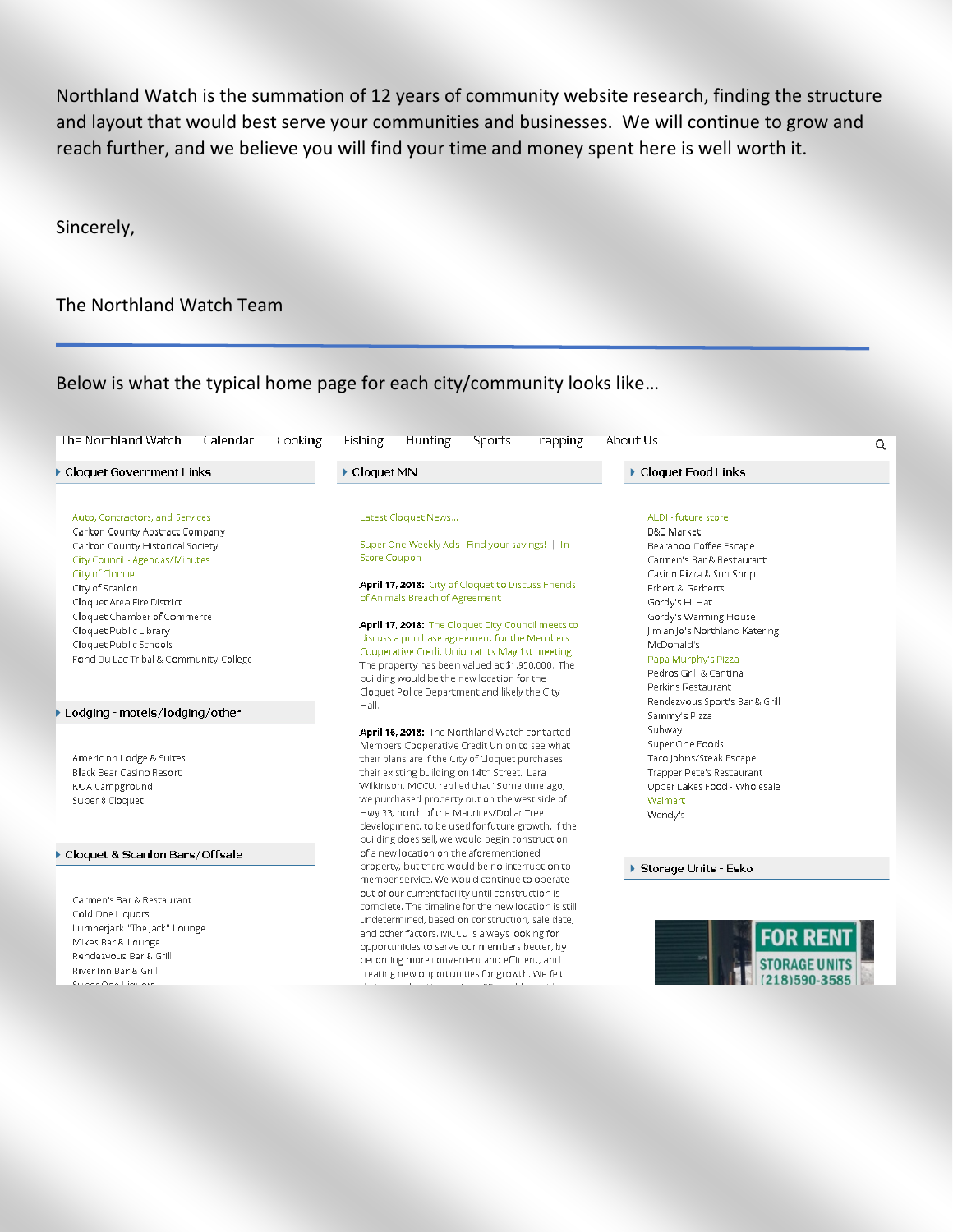### **Advertising Rates**

#### **Yearly or Monthly Rates**

**By Category**: [Northland Watch, Cooking, Hunting, Fishing] [City with local population> 10,000]

- **P** Right or Left Pane top window (\$600/year or \$50/mth) Visible immediately without scrolling
- Right or Left Pane  $-1<sup>st</sup>$  page (\$540/year or \$45/mth)
- Bottom Pane:  $$360/year$  or  $$30/mth$ )

#### **Home Page (City of choice with local populations < 10,000)**

- **P** Right or Left Pane top window (\$360/year or \$30/mth) Visible immediately without scrolling
- Right or Left Pane  $-1<sup>st</sup>$  page (\$300/year or \$25/mth)
- Bottom Pane:  $$180/year$  or  $$15/mth$ )

**Individual Page** (You have your own page); (\$400/yr); Linked to/from home page and other relevant pages.

#### **Site Wide (Every Page on Entire Site) – Limited Spots**

- $\implies$  Right or Left Pane top window (\$1,500/year) Visible immediately without scrolling
- Right or Left Pane  $-1<sup>st</sup>$  page (\$1,000/year)

#### **Dynamic (changing weekly) Sales Promotion (such as grocery/convenience stores)**

Per 10 images and related text (up to 25-word description per image), \$100/wk

Images must be available in digital form.

Public Notices: per 30 words……...\$3.00

Announcements: per 30 words…...\$10/month

Prime locations are limited. Call or email now to discuss your advertising options.

Emily Pirila Marketing Specialist, Northland Watch (218) 393-8832 emily\_pirila@hotmail.com